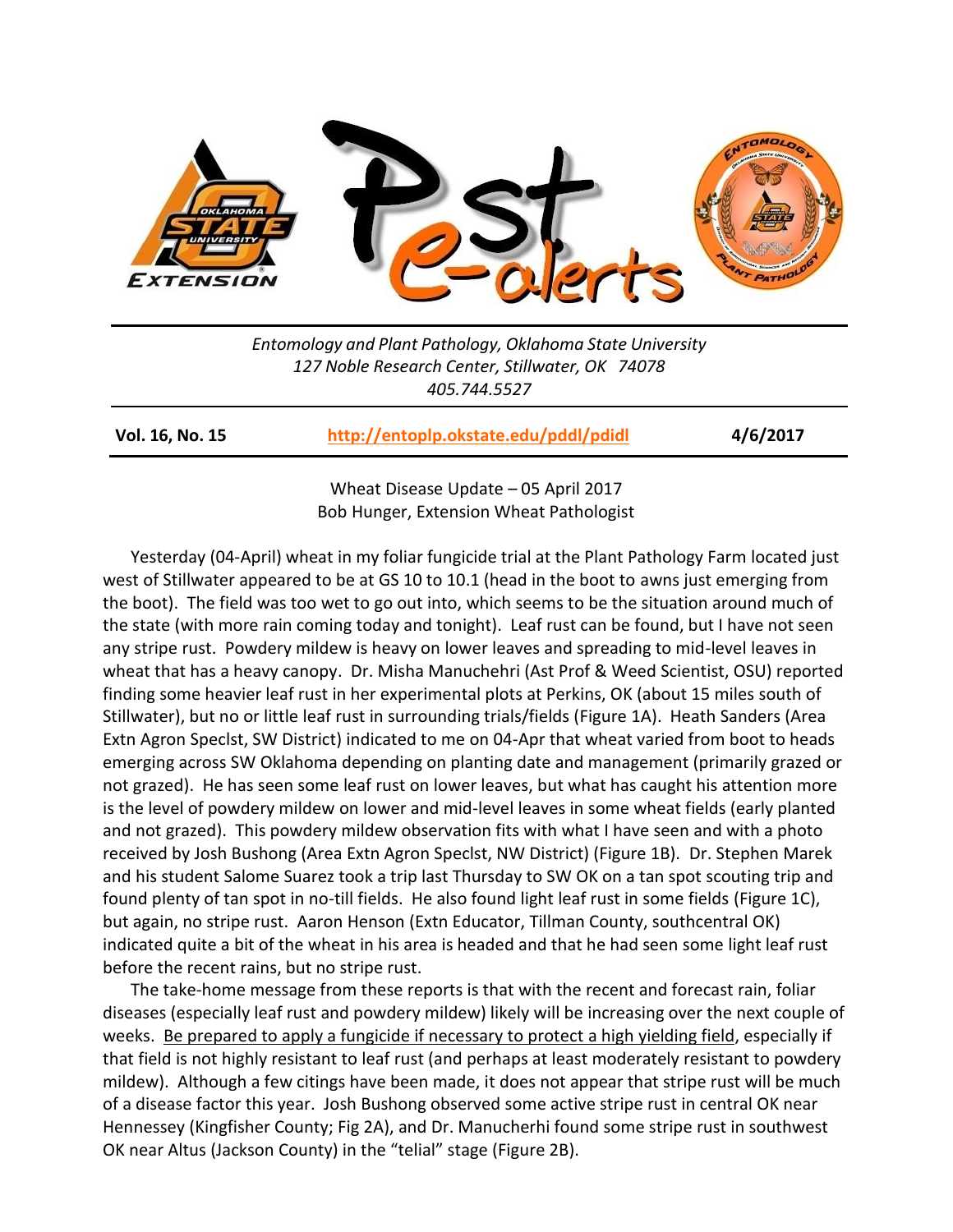The telial stage indicates that warm/hot temperature has caused the stripe rust fungus to go from the active state (Figure 2A) to a more dormant state (Figure 2B).

Figure 1. (A) Leaf rust pustules found on wheat in experimental trials near Stillwater, OK; (B) Severe powdery mildew as observed on lower and mid-level leaves in wheat in Custer County; (C) Scattered leaf rust pustules on a wheat leaf in southwestern Oklahoma.



Figure 2. (A) Stripe rust active pustules found on wheat near Hennessey in central OK; (B) Stripe rust "dormant" pustules (telia) found in southwest OK.



 $7<sub>q</sub>$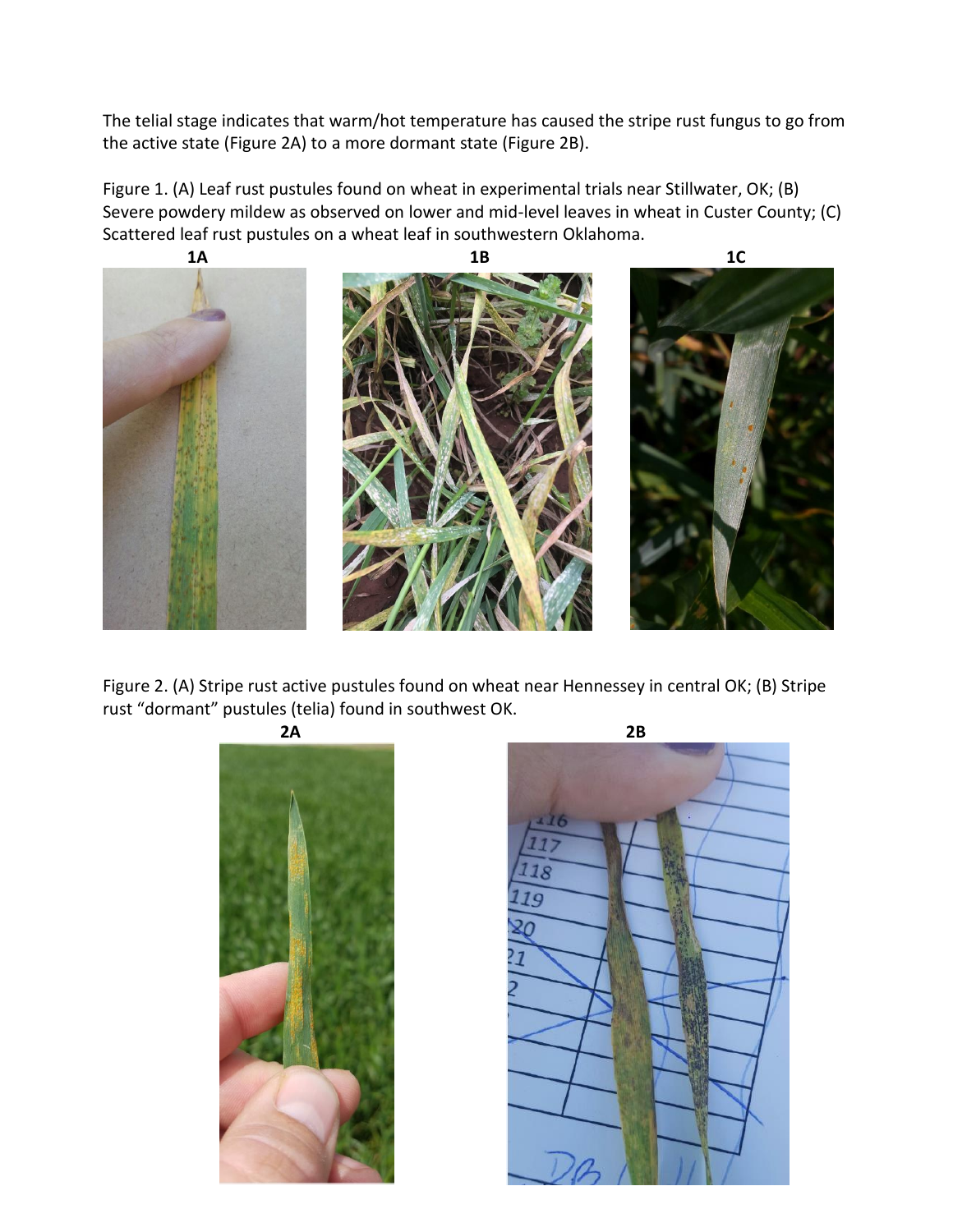I also should reiterate that the Plant Disease and Insect Diagnostic Lab has received quite a few wheat samples over the past two weeks that have tested positive for either wheat streak mosaic (WSM) and/or barley yellow dwarf. The number of positive samples for WSM especially has seemed somewhat high for this early in the spring. In talking to producers or educators that submitted these samples it seems as though they typically are associated with volunteer wheat not being controlled in the field, or in a neighboring field. For more information on mitetransmitted wheat viruses such as WSM, please see OSU Fact Sheet EPP-7328 (Wheat Streak Mosaic, High Plains Disease, and Triticum Mosaic: Three Virus Diseases of Wheat in Oklahoma) available at<http://pods.dasnr.okstate.edu/docushare/dsweb/HomePage>

## **Reports/excerpts of reports from other states:**

Dr. Erick DeWolf, Extension Plant Pathologist, Kansas State University, April 4, 2017: "Stripe rust was reported in Southeast Kansas today (April 4th). This is the first report of stripe rust in Kansas for the 2017 growing season. The find was made by Josh Coltrain, KSU Agronomy Agent in the Wildcat Extension District. The stripe rust was found in Montgomery county that borders OK in the Southeast corner of the state. The wheat variety was "Everest" which is known to be susceptible to stripe rust. The crop was planted in September (early for this part of the state) and is now at the heading stages for growth. The weather conditions have been highly conducive for the disease in recent weeks and wheat growers in the state should intensify their scouting efforts. As of late-March, reports of pests and diseases included active brown wheat mites in many fields in Oklahoma as well as in some fields in southwest Kansas, symptoms of wheat streak mosaic in some counties in west central Kansas, barley yellow dwarf virus in central and south central Kansas, and tan spot in some fields in south central Kansas."

Dr. Kirk Broders, Plant Pathologist, Department of Bioagricultural Sciences & Pest Management, Colorado State University, April 1, 2017: "This years first wheat disease newsletter is coming a later than last year for several reasons, but the primary one is wheat disease in Colorado have been sparse. I was able to visit several wheat fields in Colorado along I-70 as well as along Hwy 34 on March 29 and 31. The rains have provided much needed moisture to the crop and overall the wheat is looking good. However, with the rain and moisture also comes the increased likelihood of foliar diseases caused by fungi such as stripe rust, powdery mildew and tan spot. In regards to stripe rust, there is no evidence the fungus survived the winter in Colorado and there have been few reports from south of us. So far this season, there has been sporadic reports of stripe rust from Texas, Louisiana, Mississippi and most recently from Oklahoma and further east in North Carolina and Virginia. However, there does not seem to be significant levels of pathogen inoculum, which bodes well for us in Colorado as it should require more time for the pathogen to reach Colorado. That being said with cooler temperature and more moisture in the forecast for much of the Central Plains next week, these conditions could give stripe rust the jump start it needs. I will continue to keep you posted on the progress of stripe and leaf rust in the central plains. The other foliar fungal diseases commonly survive in wheat residue and crops planted into a previous wheat crop are at a greater risk for disease development if the weather stays wet and overcast. Given all these considerations, I do not recommend an early season fungicide application as there is simply very low fungal pathogen pressure. The only exception might be wheat planted into wheat. I recommend these fields be scouted over the next couple weeks, to see if any disease develops after these rain events.

The diseases I did notice sporadically throughout the eastern Colorado, were viral diseases. I found both Wheat Streak Mosaic Virus (WSMV) and Barley Yellow Dwarf Virus (BYDV) in several fields. The incidence was lower than what has been reported in central and